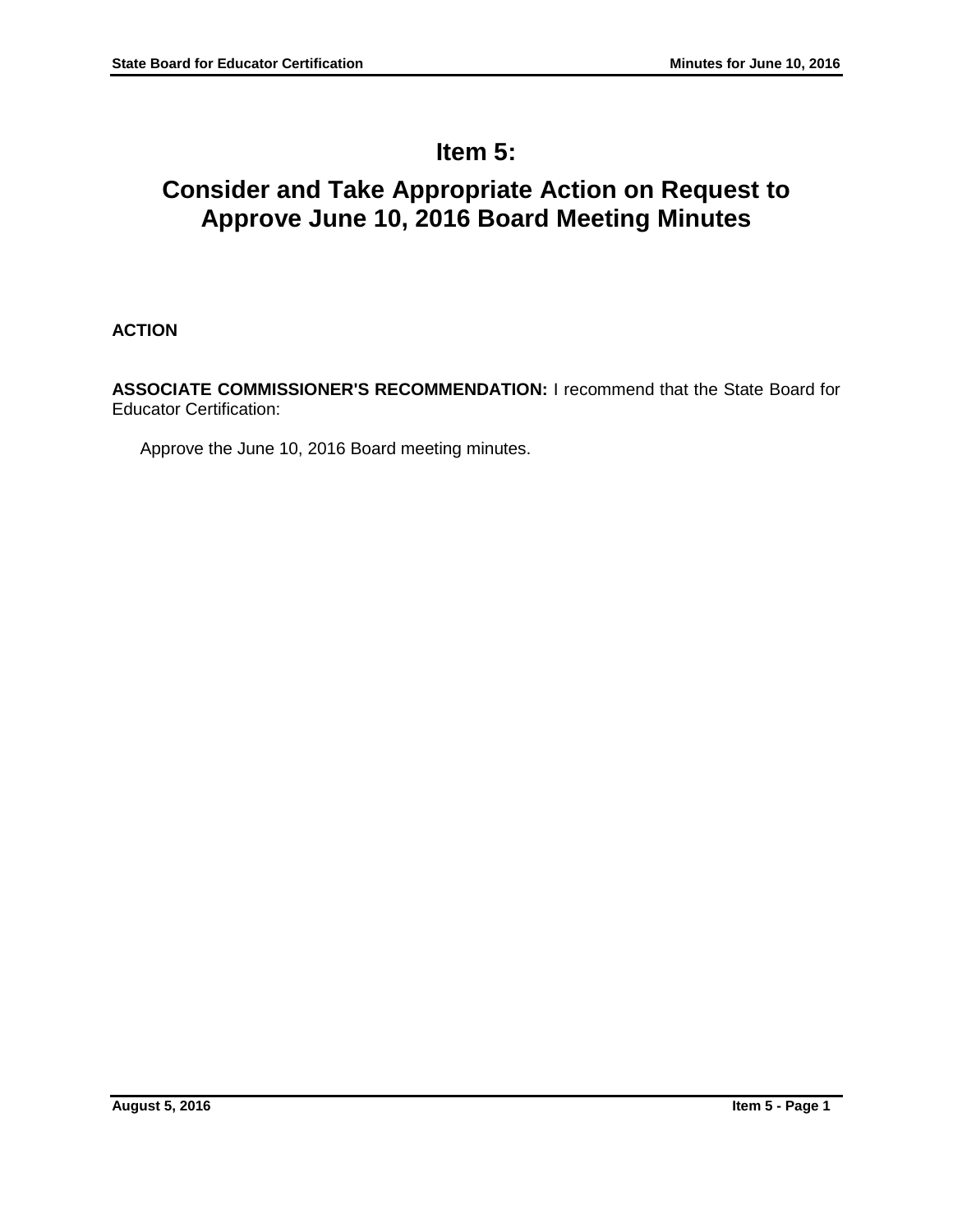## **STATE BOARD FOR EDUCATOR CERTIFICATION BOARD MEETING MINUTES JUNE 10, 2016 AT 9:00 AM**

## **1701 N. CONGRESS AVE. ROOM 1-104**

## **The Board will meet in open session and after determining the presence of a quorum, deliberate and possibly take formal action, including emergency action, on any of the following agenda items:**

## **1. Call to Order**

The State Board for Educator Certification (SBEC) convened its meeting at 9:02 a.m. on Friday, June 10, 2016, in Room 1-104 of the William B. Travis Building, 1701 N. Congress Avenue in Austin, Texas.

Present: Dr. Cain, Mr. Allard, Ms. Bridges, Ms. Druesedow, Ms. Everest, Mr. Leal, Ms. McCall, Dr. Peebles, Dr. Simpson, Mr. Winchester

Absent: Ms. Bricker, Dr. Buckingham, Dr. Hull, Ms. Robison

## **2. Associate Commissioner's Comments Regarding the SBEC Agenda**

Mr. Franklin thanked the Board Members for attending the work session the day before. Mr. Franklin introduced Martin Winchester, Deputy Commissioner of Educator Support, as the Commissioner's appointment to the SBEC as a non-voting member.

### **3. Recognition: Milken Educator Award Recipient Laura Servin, Whittier MS, San Antonio ISD**

Ms. Lopez presented information about the Milken Family Foundation and the Milken Educator Awards and introduced Laura Servin, a math teacher at Whittier Middle School in the San Antonio Independent School as the 2015 Milken Educator Award for the state of Texas.

## **4. Public Comment**

Public comment was provided by: Scott Fikes of ECAP, Ltd., Dr. Debra Price of Sam Houston State University, and Dr. Rae Queen of ACT San Antonio.

### **5. Consider and Take Appropriate Action on Request to Approve April 15, 2016 Board Meeting Minutes**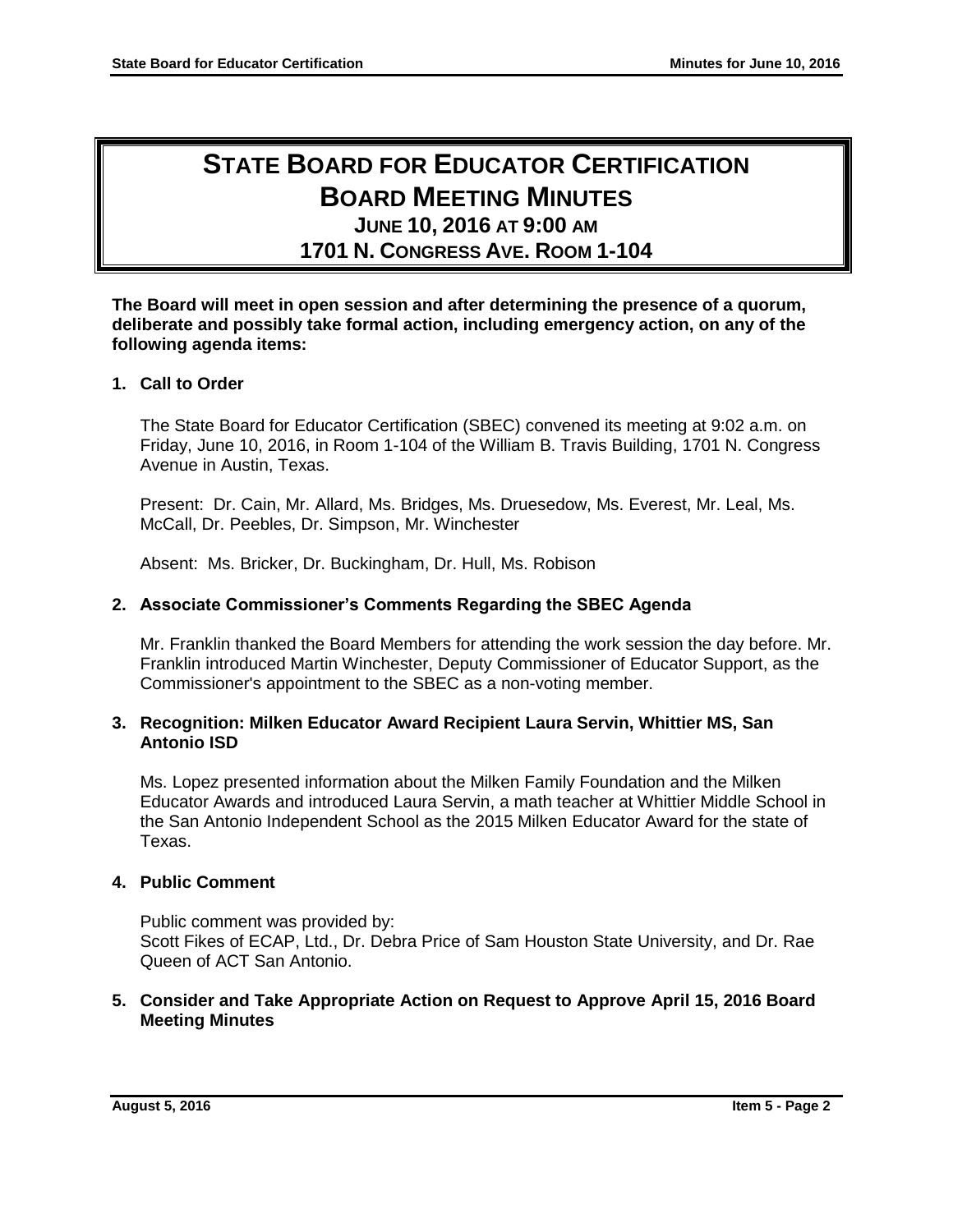## **Motion and vote:**

*Motion was made by Ms. McCall to approve the April 15, 2016 minutes. Second was made by Mr. Allard, and the Board voted unanimously in favor of the motion.*

## **6. Consider and Take Appropriate Action on Adoption of Review of 19 TAC Chapter 239, Student Services Certificates**

Ms. Cook presented this item to the Board. The rules being reviewed provide requirements relating to the school counselor certificate, school librarian certificate, educational diagnostician certificate, reading specialist certificate, and master teacher certificate.

Public comment was provided by Rohanna Sykes of the Texas Counseling Association, Kwame Mensah of Disability Rights Texas, and Jan Friese of TCA and Texas School Counselor Association. Written comments were provided by Dr. Lisa Wines of Lamar University.

## **Motion and vote:**

*Motion was made by Ms. Everest to adopt the review of 19 TAC Chapter 239, Student Services Certificates. Second was made by Ms. Bridges, and the Board voted unanimously in favor of the motion.*

## **7. Consider and Take Appropriate Action on Proposed Amendments to 19 TAC Chapter 227, Provisions for Educator Preparation Candidates, Subchapter A, Admission to Educator Preparation Programs**

Dr. Miller presented this item to the Board. The proposed amendments to 19 TAC §§227.1, 227.5, 227.10, 227.15, 227.17, 227.19, and 227.20 would include changes to provide clarification to questions that Texas Education Agency (TEA) staff has received from educator preparation programs (EPPs) and applicants to EPPs. In addition, the proposed amendments would clarify minimum standards for all EPPs, allow for flexibility, and ensure consistency among EPPs in the state.

Public comment was provided by Scott Fikes of ECAP, Ltd., Dr. Jill Marshall of UTeach, Dr. Christine Ellis of Sam Houston State University, Dr. Lawrence Abraham of UTeach Natural Sciences, Dr. Rae Queen of ACT San Antonio, and Dr. Sandra Stewart of Sam Houston State University.

## **Motion and vote:**

*Motion was made by Ms. Everest to approve the proposed amendments to 19 TAC Chapter 227, Provisions for Educator Preparation Candidates, Subchapter A, Admission to Educator Preparation Programs, to be published as proposed in the Texas Register*. *Second was made by Ms. Druesedow, and the Board voted unanimously in favor of the motion.*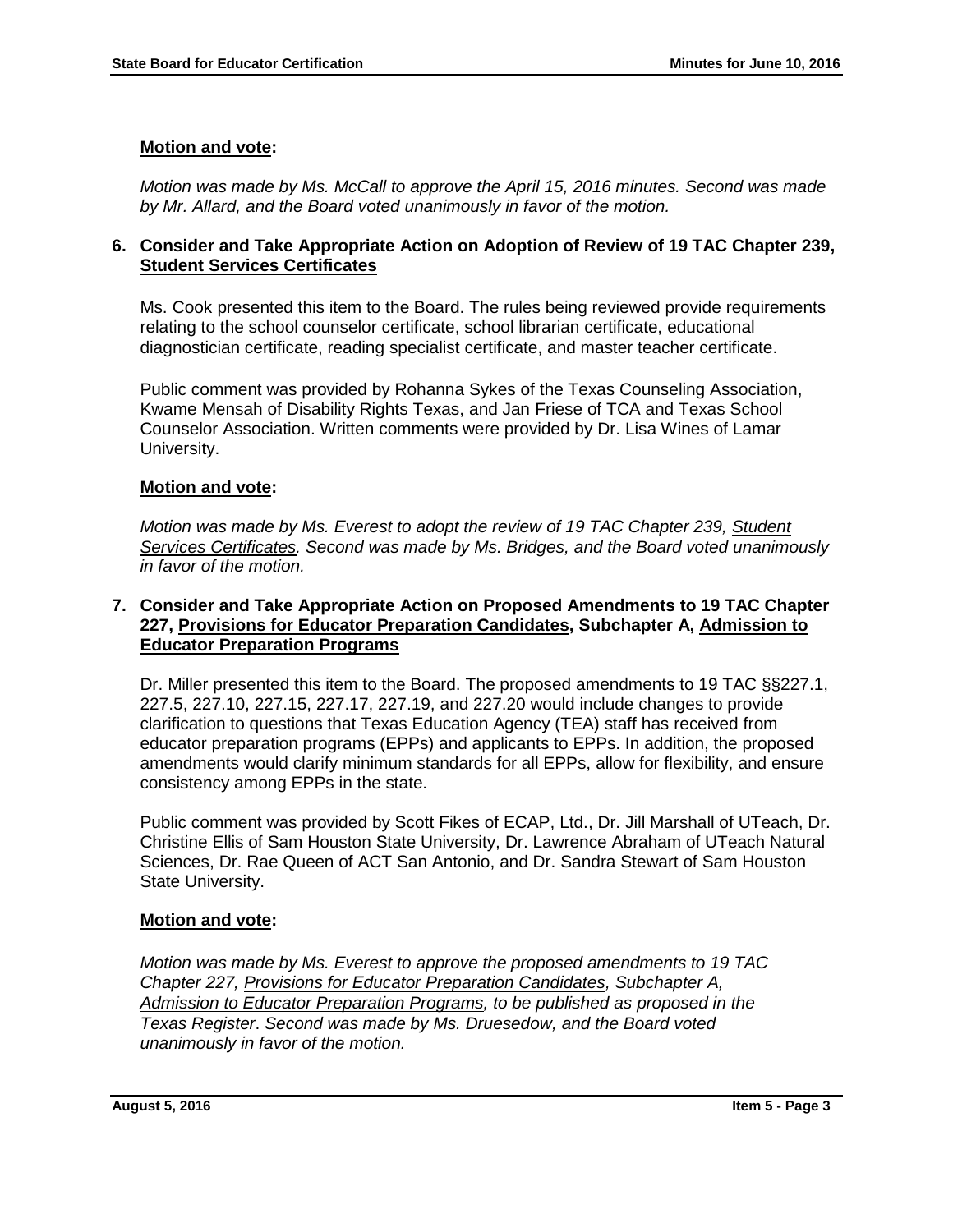## **8. Consider and Take Appropriate Action on Proposed Revisions to 19 TAC Chapter 229, Accountability System for Educator Preparation Programs**

Dr. Miller presented this item to the Board. The proposed amendments to 19 TAC §§229.1- 229.9 and the repeal of 19 TAC §229.21 would include changes as the result of recent legislative changes, SBEC input, stakeholder input, and input received from staff at the TEA.

Public comment was provided by Scott Fikes of ECAP, Ltd., Dr. Jill Marshall of UTeach, Dr. Cristina Ellis of Sam Houston State University, Dr. Diann Huber of iteachTEXAS, Dr. Lawrence Abraham of UTeach Natural Sciences, Dr. Rae Queen of ACT San Antonio, Dr. Debra Price of Sam Houston State University, Janet Williams of Sam Houston State University, Dr. Sandra Stewart of Sam Houston State University, John-Peter Lund of Texas Teachers, and Dr. Elizabeth Ward of Texas Wesleyan University. Written comments were provided by Dr. Mark Shermis of University of Houston-Clear Lake and Dr. Christina Ellis of Sam Houston State University.

## **Motion and vote:**

*Motion was made by Ms. Druesedow to postpone the proposed revisions to 19 TAC Chapter 229, Accountability System for Educator Preparation Programs until the August 5, 2016 meeting. Second was made by Ms. McCall, and the Board voted unanimously in favor of the motion.*

Dr. Peebles left at 12:00 p.m. and returned at 2:15 p.m.

The SBEC Board recessed at 12:30 p.m. and reconvened at 1:07 p.m.

## **9. Consider and Take Appropriate Action on Request to Approve Advisory Committee for 19 TAC Chapter 239, Student Services Certificates**

Ms. Cook presented the membership of an advisory committee for Board approval, and an action plan with timeline for convening the advisory committee meetings for 19 TAC Chapter 239, Student Services Certificates. The student services certificates include School Counselor, School Librarian, Educational Diagnostician, Reading Specialist, and Master Teacher certificates.

## **Motion and vote:**

*Motion was made by Ms. Everest to approve the members of the Student Services Advisory Committee as presented. Second was made by Ms. Bridges, and the Board voted unanimously in favor of the motion.*

## **10. Consider and Take Appropriate Action on Request to Approve 2014-2015 Accountability System for Educator Preparation Programs (ASEP) Accreditation Status for TeacherBuilder.com**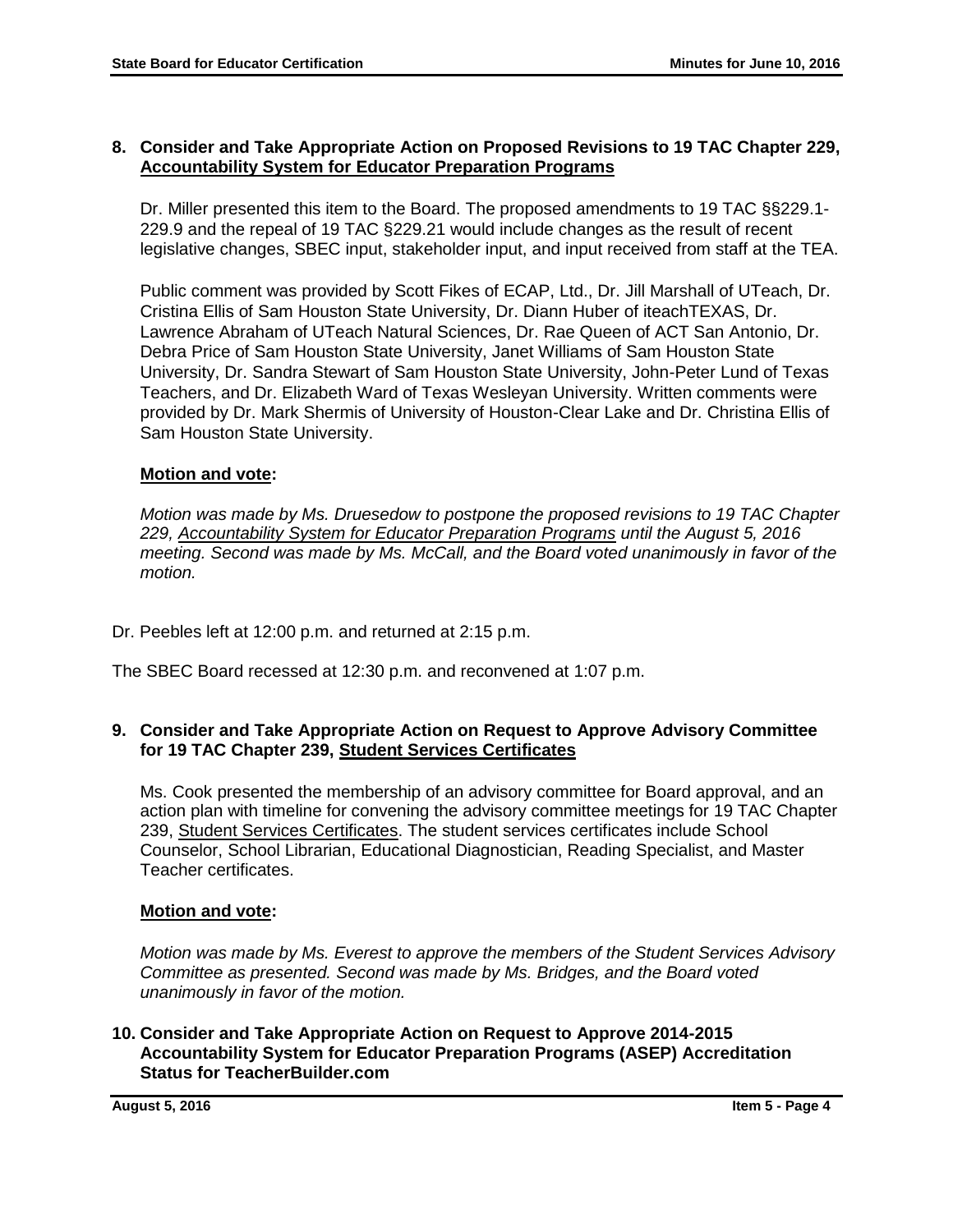Dr. Miller presented this item to the Board. This item provided the SBEC the opportunity to approve a 2014-2015 ASEP Accreditation Status for TeacherBuilder.com.

Public comment was provided by Rick Hill, attorney for TeacherBuilder.com.

#### **Motion and vote:**

*Motion was made by Ms. Everest to approve the 2014-2015 Accountability System for Educator Preparation Programs accreditation status for TeacherBuilder.com as presented. Second was made by Ms. McCall, and the Board voted unanimously in favor of the motion.*

#### **11. Consider and Take Appropriate Action on Request for Waiver from Certification Examination Testing Limit**

Ms. McCoy presented this item to the Board. There was one waiver application submitted to the Board requesting a waiver of the limit of four retakes of a certification examination.

1. In the Matter of Farkhanda Farooq; Waiver Request: Science 7-12 Route: Certification by Examination

#### **Motion and vote:**

*Motion was made by Ms. Druesedow to approve the waiver request. Second was made by Mr. Allard. Voted in favor: Dr. Cain, Mr. Leal, Ms. Bridges, Mr. Allard, and Ms. Druesedow; voted against: Ms. McCall and Ms. Everest. The motion carried.*

### **12. Consider and Take Appropriate Action on the Core Subjects Early Childhood-Grade 6 Certification Examination**

Ms. Cook presented this item to the Board and recommended that the Board take no action on this item.

Public comment was provided by Dr. Elizabeth Ward of Texas Wesleyan University, Dr. Elizabeth Ward on behalf of Dr. Barbara Ashmore of the University of Texas at Dallas, Janet Williams of Sam Houston State University, and Dr. Sandra Stewart of Sam Houston State University.

#### **Motion and vote:**

*Motion was made by Mr. Allard to approve the recommendation for the redesign of the Core Subjects EC-6 test to include only the four core subject areas: English Language Arts and Reading, Mathematics, Science, and Social Studies. There was no second and the motion died for a lack of second.*

*No action was taken.*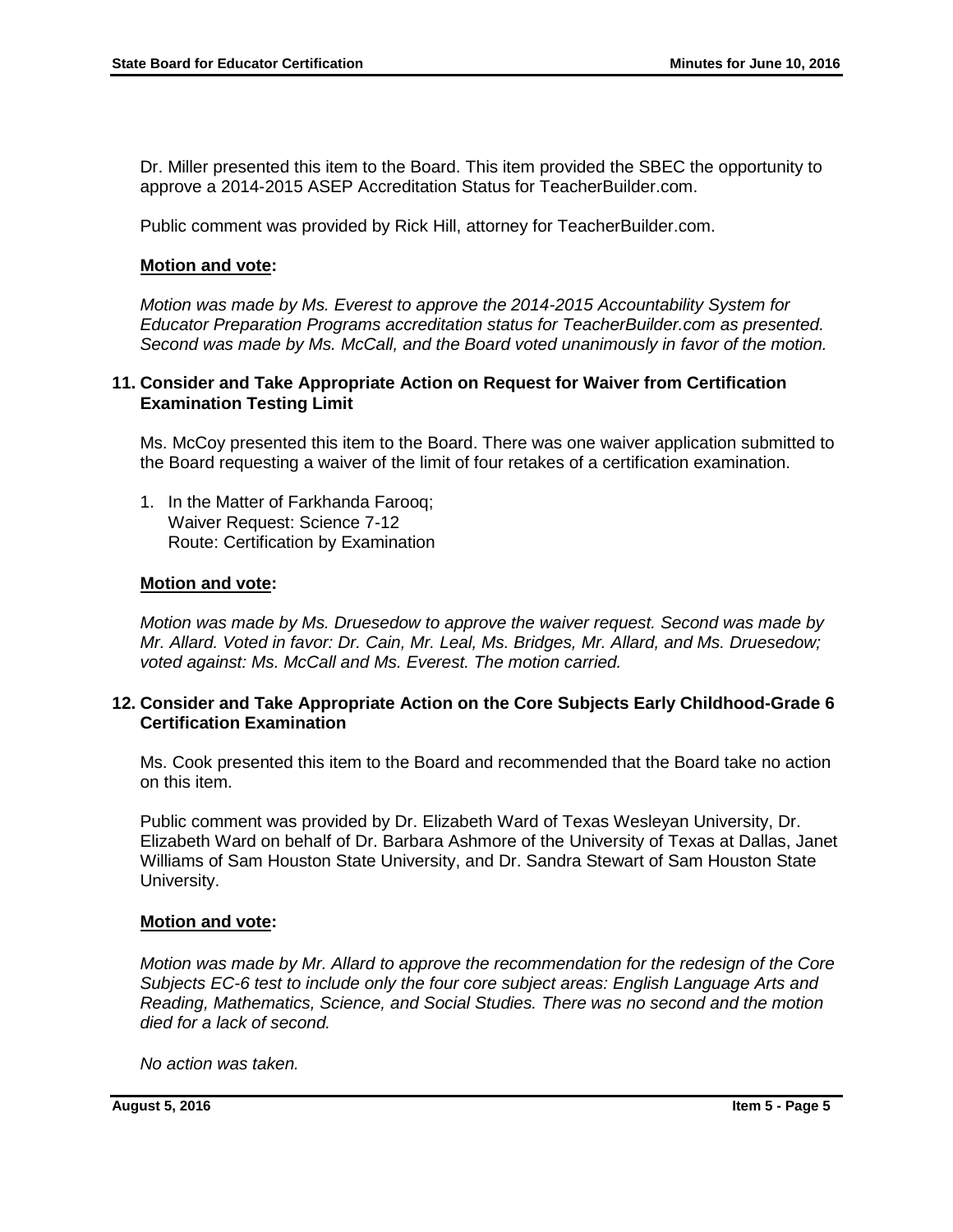## **13. Consider and Take Appropriate Action on Request to Approve a New Educator Preparation Program at Criswell College**

Dr. Miller presented this item to the Board. This was a request by Criswell College located in Dallas, Texas, to offer a traditional undergraduate educator preparation program to certify candidates in Core Subjects EC-6 and English as a Second Language (ESL).

#### **Motion and vote:**

*Motion was made by Ms. Everest to approve Criswell College (Dallas, Texas) as a new traditional undergraduate certification educator preparation program. Second was made by Mr. Allard, and the Board voted unanimously in favor of the motion.*

### **14. Consider and Take Appropriate Action on Request to Approve New Class of Certificate at the University of St. Thomas**

Dr. Miller presented this item to the Board. This was a request by University of St. Thomas, an approved and accredited EPP located in Houston, Texas, to offer the Superintendent class of certificate.

### **Motion and vote:**

*Motion was made by Ms. McCall to approve the superintendent class of certificate at the University of St. Thomas. Second was made by Mr. Allard, and the Board voted unanimously in favor of the motion.*

## **15. Pending or Contemplated Litigation, including Disciplinary Cases**

## **A. Defaults**

1. In the Matter of Luis Arteaga; Action to be taken: Consideration of Issuance of Default **Judament** 

Staff recommendation: 1 Year Suspension

2. In the Matter of Juana Brinlee; Action to be taken: Consideration of Issuance of Default **Judgment** 

Staff recommendation: 1 Year Suspension

3. In the Matter of Mark Ensley; Action to be taken: Consideration of Issuance of Default **Judgment** 

Staff recommendation: 1 Year Suspension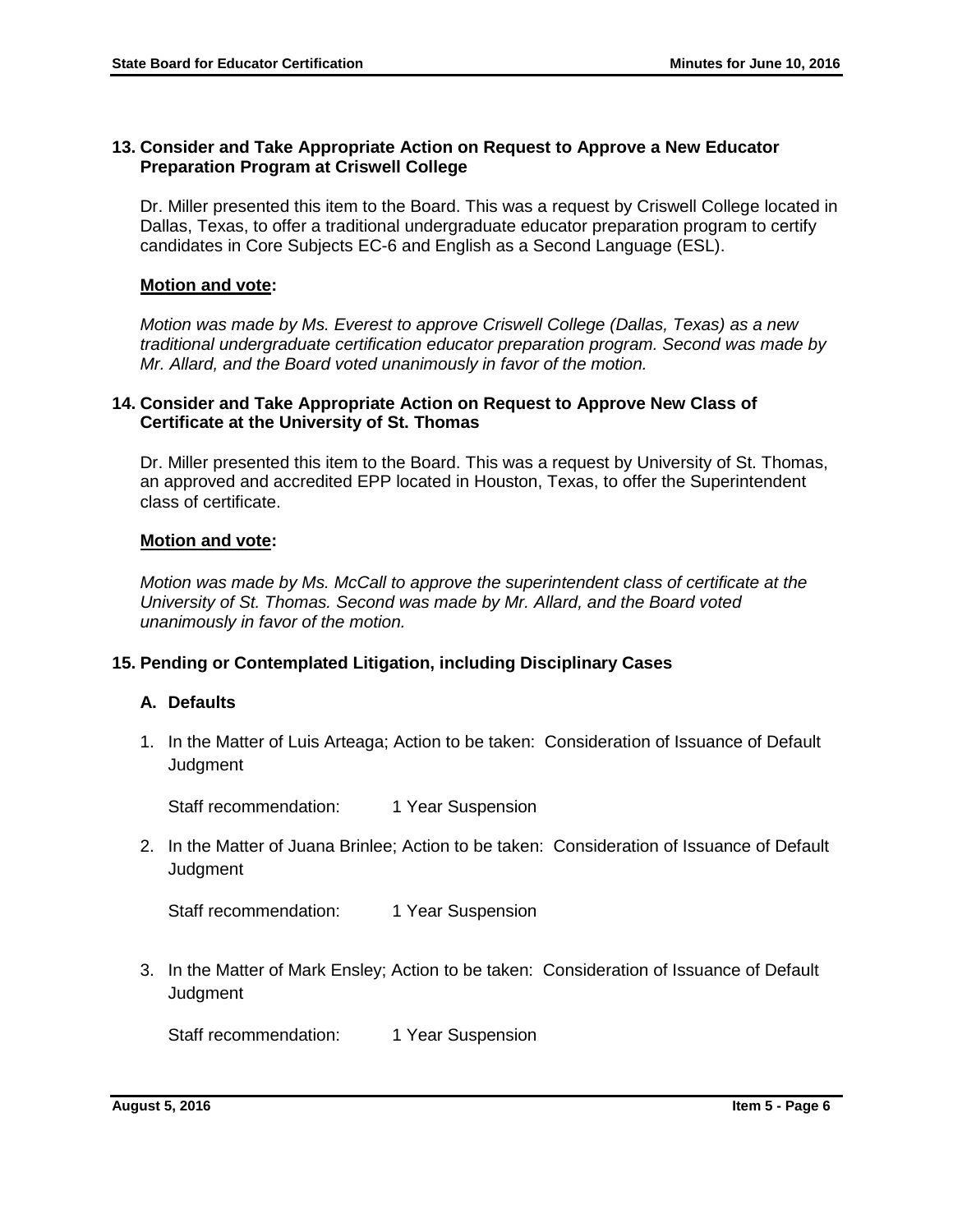4. In the Matter of Midge Gauntt; Action to be taken: Consideration of Issuance of Default **Judgment** 

Staff recommendation: 1 Year Suspension

5. In the Matter of Elizabeth Lienau; Action to be taken: Consideration of Issuance of Default Judgment

Staff recommendation: 1 Year Suspension

6. In the Matter of Kelvin Mukombe; Action to be taken: Consideration of Issuance of Default Judgment

Staff recommendation: 1 Year Suspension

7. In the Matter of Tam Thanh Ngo; Action to be taken: Consideration of Issuance of Default Judgment

Staff recommendation: 1 Year Suspension

8. In the Matter of Gloria Nix; Action to be taken: Consideration of Issuance of Default **Judgment** 

Staff recommendation: 1 Year Suspension

9. In the Matter of Joy Oliver; Action to be taken: Consideration of Issuance of Default **Judgment** 

Staff recommendation: 1 Year Suspension

10. In the Matter of Ernest Reyes; Action to be taken: Consideration of Issuance of Default **Judgment** 

Staff recommendation: 1 Year Suspension

11. In the Matter of Rashida Russell; Action to be taken: Consideration of Issuance of Default Judgment

Staff recommendation: 1 Year Suspension

12. In the Matter of Shelby Sanchez; Action to be taken: Consideration of Issuance of Default Judgment

Staff recommendation: 1 Year Suspension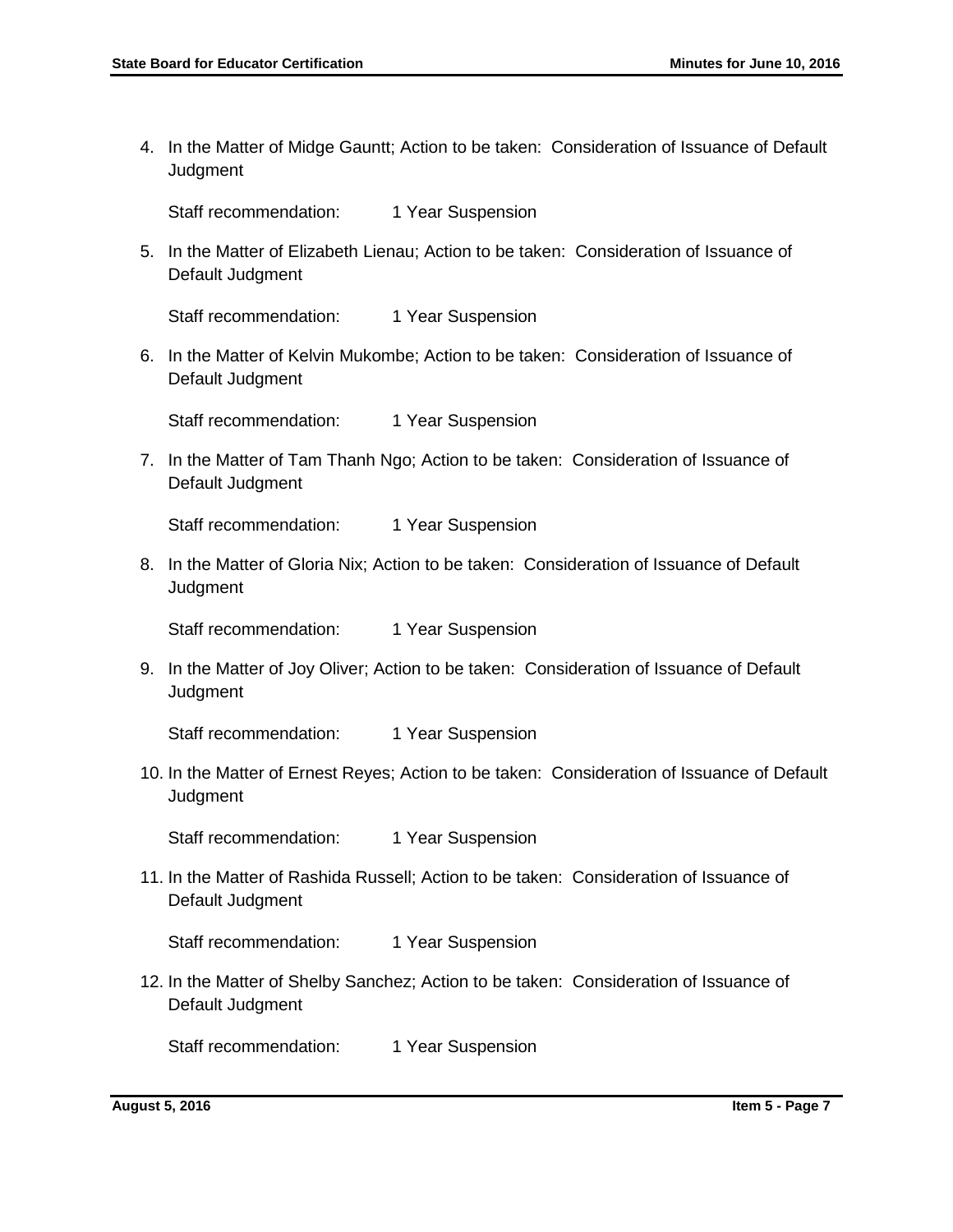13. In the Matter of Ericka Thomas; Action to be taken: Consideration of Issuance of Default **Judgment** 

Staff recommendation: 1 Year Suspension

14. In the Matter of Mark Wurtzel; Action to be taken: Consideration of Issuance of Default **Judgment** 

Staff recommendation: 1 Year Suspension

15. In the Matter of Amarylli Yu Asensi; Action to be taken: Consideration of Issuance of Default Judgment

Staff recommendation: 1 Year Suspension

16. In the Matter of Gary Thomas Bohnert; Action to be taken: Consideration of Issuance of Default Judgment

Staff recommendation: 2 Year Suspension and proof of successful completion of substance abuse treatment program

17. In the Matter of Stanton Broussard; Action to be taken: Consideration of Issuance of Default Judgment

Staff recommendation: Revocation

18. In the Matter of David Bradwell; Action to be taken: Consideration of Issuance of Default **Judgment** 

Staff recommendation: Revocation

19. In the Matter of Bryan Meyenberg; Action to be taken: Consideration of Issuance of Default Judgment

Staff recommendation: Revocation

20. In the Matter of Shanna Dick; Action to be taken: Consideration of Issuance of Default **Judgment** 

Staff recommendation: Revocation

21. In the Matter of Jaime Narro; Action to be taken: Consideration of Issuance of Default **Judgment** 

Staff recommendation: Revocation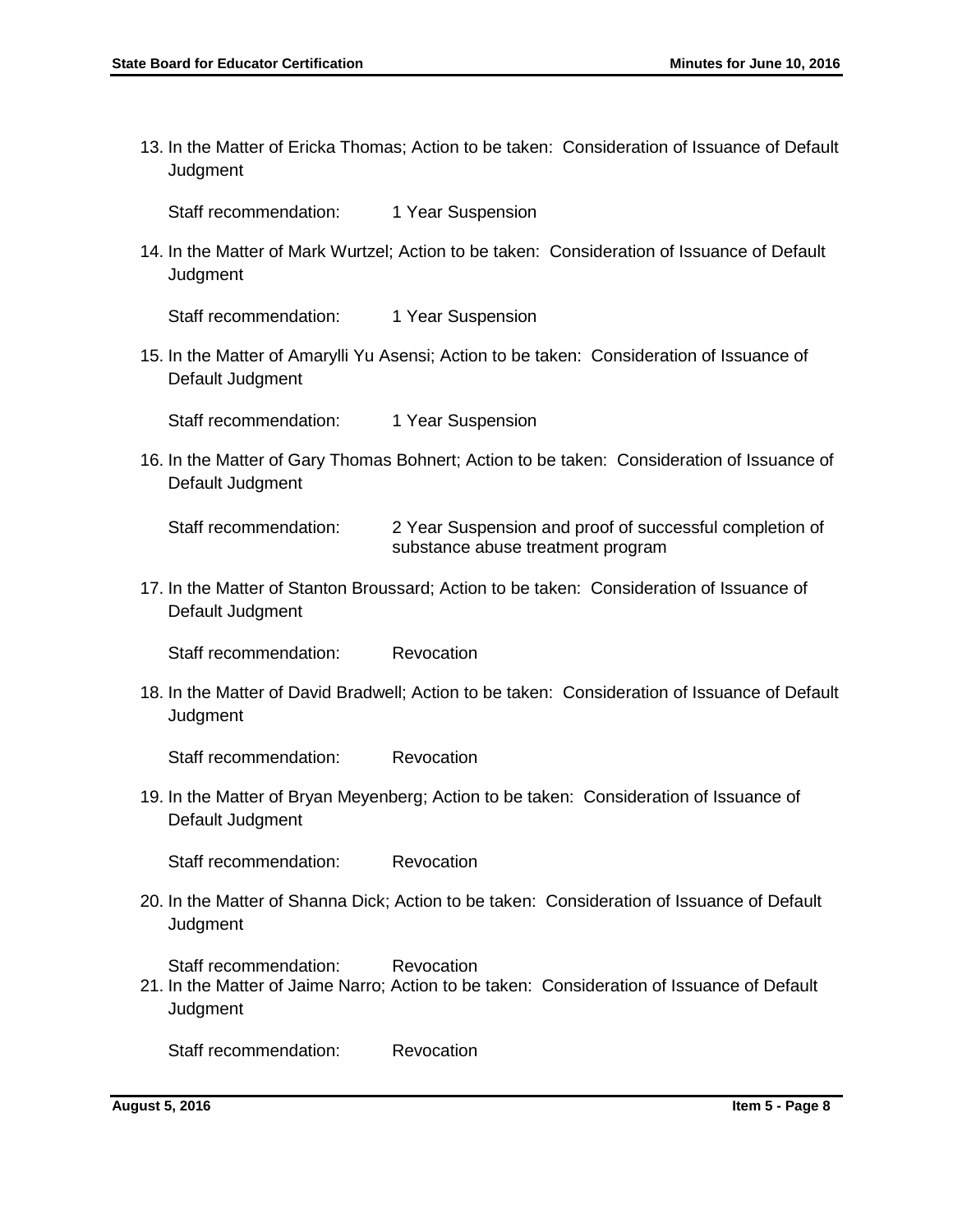22. In the Matter of Monte Hodge; Action to be taken: Consideration of Issuance of Default **Judgment** 

Staff recommendation: Permanent Revocation

24. In the Matter of Douglas Bruce Lutz; Action to be taken: Consideration of Issuance of Default Judgment

Staff recommendation: Permanent Revocation

25. In the Matter of Tanya Meador; Action to be taken: Consideration of Issuance of Default **Judgment** 

Staff recommendation: Permanent Revocation

26. In the Matter of Phillip Saenz; Action to be taken: Consideration of Issuance of Default **Judgment** 

Staff recommendation: Permanent Revocation

27. In the Matter of Ellen Wermeling; Action to be taken: Consideration of Issuance of Default Judgment

Staff recommendation: Permanent Revocation

28. In the Matter of Ashley Nicole Zarate; Action to be taken: Consideration of Issuance of Default Judgment

Staff recommendation: Permanent Revocation

#### **Motion and vote:**

*Motion was made by Ms. Everest to approve staff's request for issuance of default judgments and to enter a final order consistent with staff's recommendation for each of the above numbered cases 1-28, excluding case 23. Second was made by Ms. Druesedow, and the Board voted unanimously in favor of the motion.*

#### **The following defaults were pulled from the agenda by TEA Legal (no action taken):**

23. In the Matter of Chad Hudson; Action to be taken: Consideration of Issuance of Default **Judgment** 

Staff recommendation: Permanent Revocation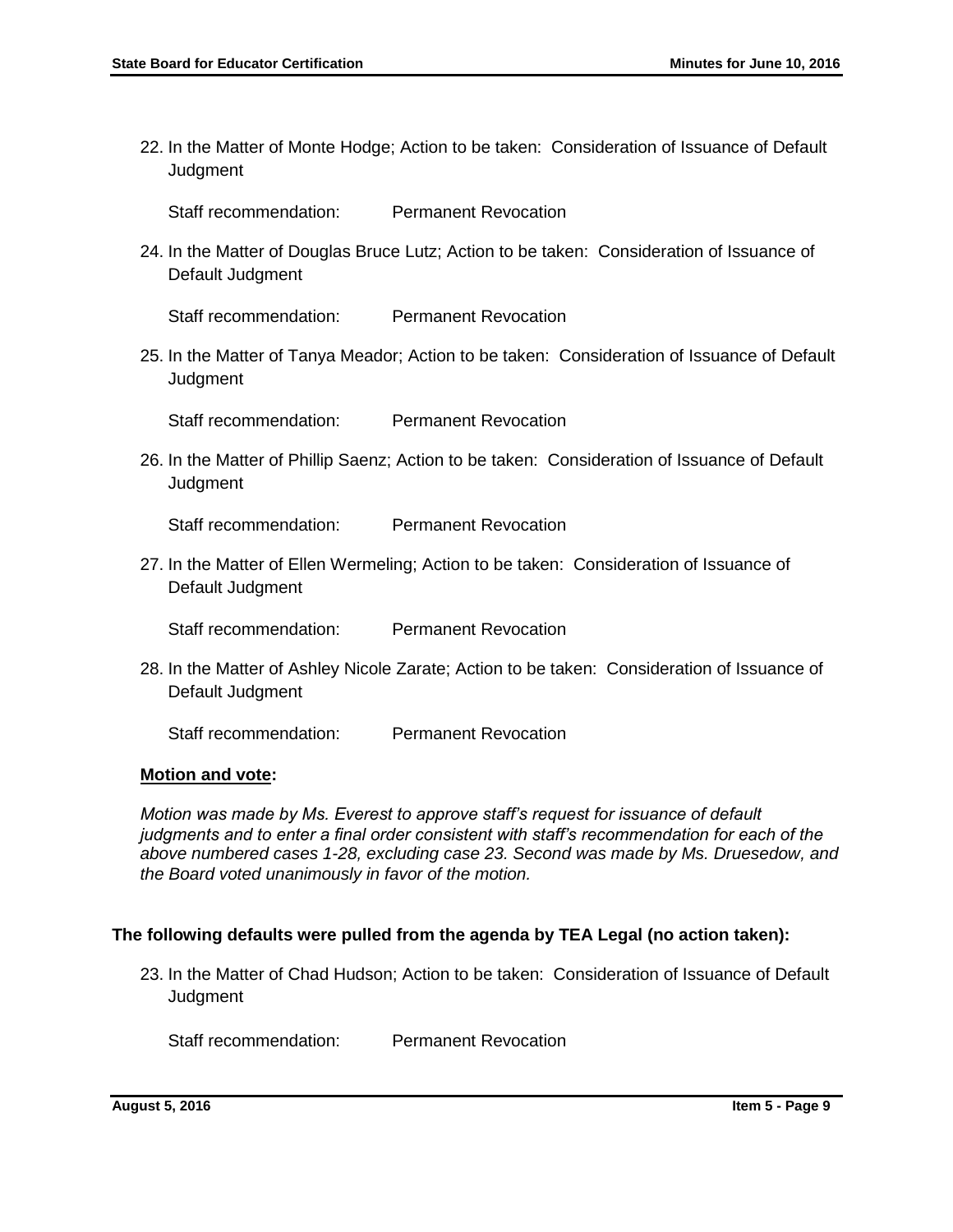## **SOAH Default**

1. In the Matter of Tyler Coker; Action to be taken: Consideration of Issuance of Default **Judgment** 

Staff recommendation: Permanent Revocation

Pulled from the agenda by TEA Legal (no action taken).

## **B. Contested Cases**

## **I. Proposals for Decision**

1. Docket No. 701160875.EC, Texas Education Agency, Educator Leadership and Quality Division v. John Rivera; Action to be taken: Consideration of Proposal for Decision and Issuance of Final Order.

ALJ Recommendation: No disciplinary action be taken

Staff Recommendation: Accept ALJ Recommendation

Mr. Crabtree spoke on behalf of TEA. Mr. Enoch, attorney, spoke on behalf of Mr. Rivera.

## **Motion and vote:**

*Motion was made by Ms. Druesedow to accept the proposal for decision and issue a final order consistent with the ALJ's recommendation of no disciplinary action be taken. Second was made by Mr. Allard, and the Board voted unanimously in favor of the motion.*

2. Docket No. 701162664.EC, Texas Education Agency, Educator Leadership and Quality Division v. Rickie Sadberry; Action to be taken: Consideration of Proposal for Decision and Issuance of Final Order.

ALJ Recommendation: 1 Year Suspension

Staff Recommendation: Accept ALJ Recommendation

Ms. Gokhale spoke on behalf of TEA. Mr. Sadberry spoke on his own behalf, and Mr. Mills, attorney, spoke on behalf of Mr. Sadberry.

## **Motion and vote:**

*Motion was made by Mr. Allard to issue an uninscribed reprimand. Second was made by Ms. McCall. Voted for: Ms. Bridges, Ms. Everest, Mr. Allard, and Ms. McCall; voted against: Mr. Leal, Ms. Druesedow, and Dr. Cain. The motion carried.*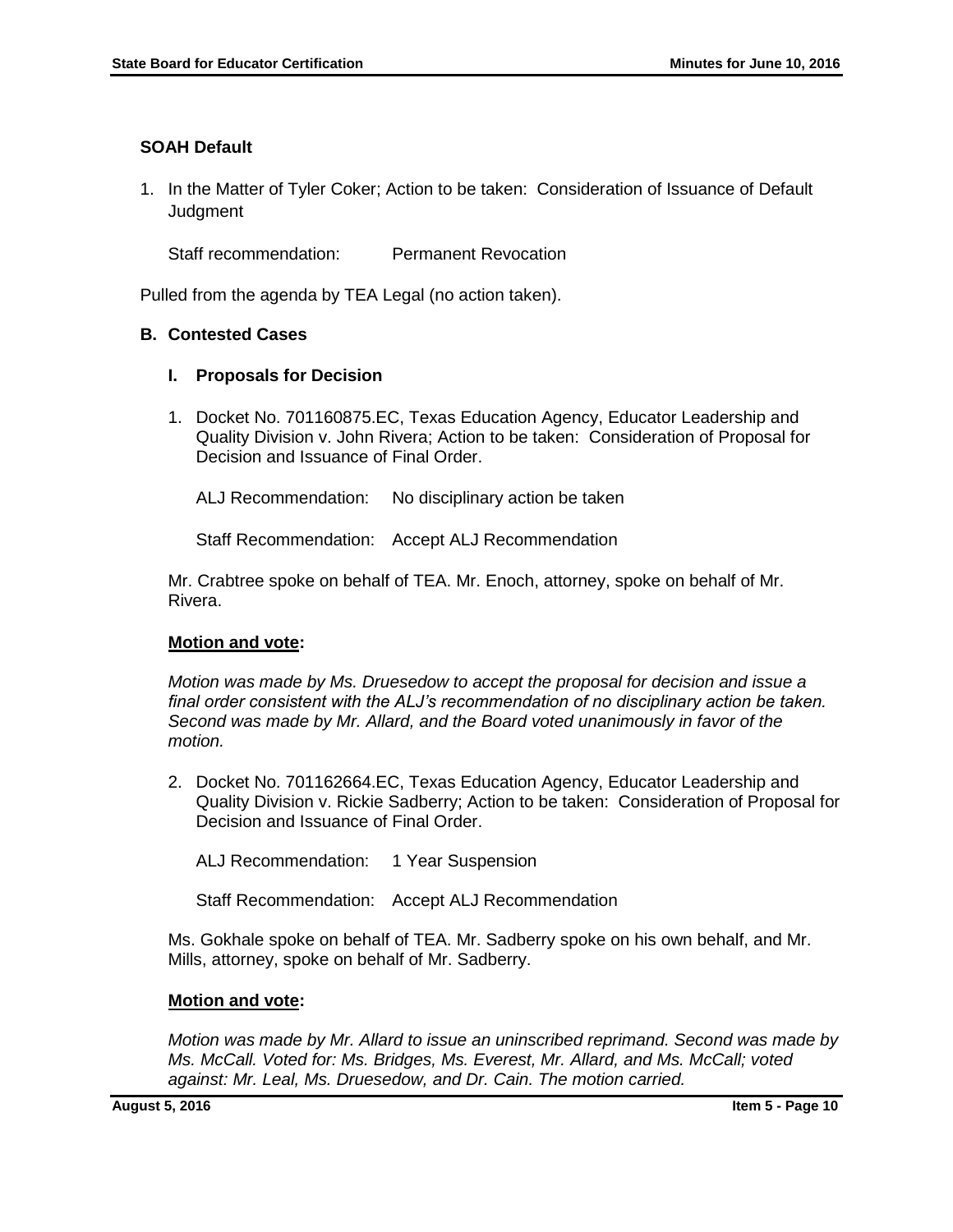3. Docket No. 701161826.EC, Texas Education Agency, Educator Leadership and Quality Division v. Hermunth Shiimi; Action to be taken: Consideration of Proposal for Decision and Issuance of Final Order.

ALJ Recommendation: Revocation

Staff Recommendation: Permanent Revocation

Mr. Crabtree spoke on behalf of TEA. Mr. Brim, attorney, spoke on behalf of Mr. Shiimi.

#### **Motion and vote:**

*Motion was made by Mr. Leal to adopt the Proposal for Decision including Findings of Fact Nos. 1 - 30 and Conclusions of Law Nos. 1 – 9, and move that the Board modify Conclusion of Law No. 10 as follows:*

*10. Hermunth Shiimi's educator certification should be PERMANENTLY REVOKED.*

*This modification is permissible pursuant to Texas Government Code Section 2001.058(e) and is necessary because the Administrative Law Judge did not properly apply Board rules and policies.* 

*The Administrative Law Judge found that Mr. Shiimi had solicited a minor for sexual conduct and a romantic relationship.* 

*As provided in 19 Texas Administrative Code §249.17(d)(2), currently at §249.17(h)(2), "the SBEC shall permanently revoke the teaching certificate of any educator…if, after a contested case hearing, it is determined that the educator or applicant…solicited any sexual contact or romantic relationship with a student or minor."* 

*Therefore, the appropriate penalty in this case is permanent revocation.*

*Second was made by Ms. Everest, and the Board voted unanimously in favor of the motion.*

4. Docket No. 701161423.EC, Texas Education Agency, Educator Leadership and Quality Division v. Christopher Hackett; Action to be taken: Consideration of Proposal for Decision and Issuance of Final Order.

ALJ Recommendation: Inscribed or Non-Inscribed Reprimand

Staff Recommendation: 3 Year Suspension

Mr. Duncan spoke on behalf of TEA. Mr. Luong, attorney, spoke on behalf of Mr. Hackett.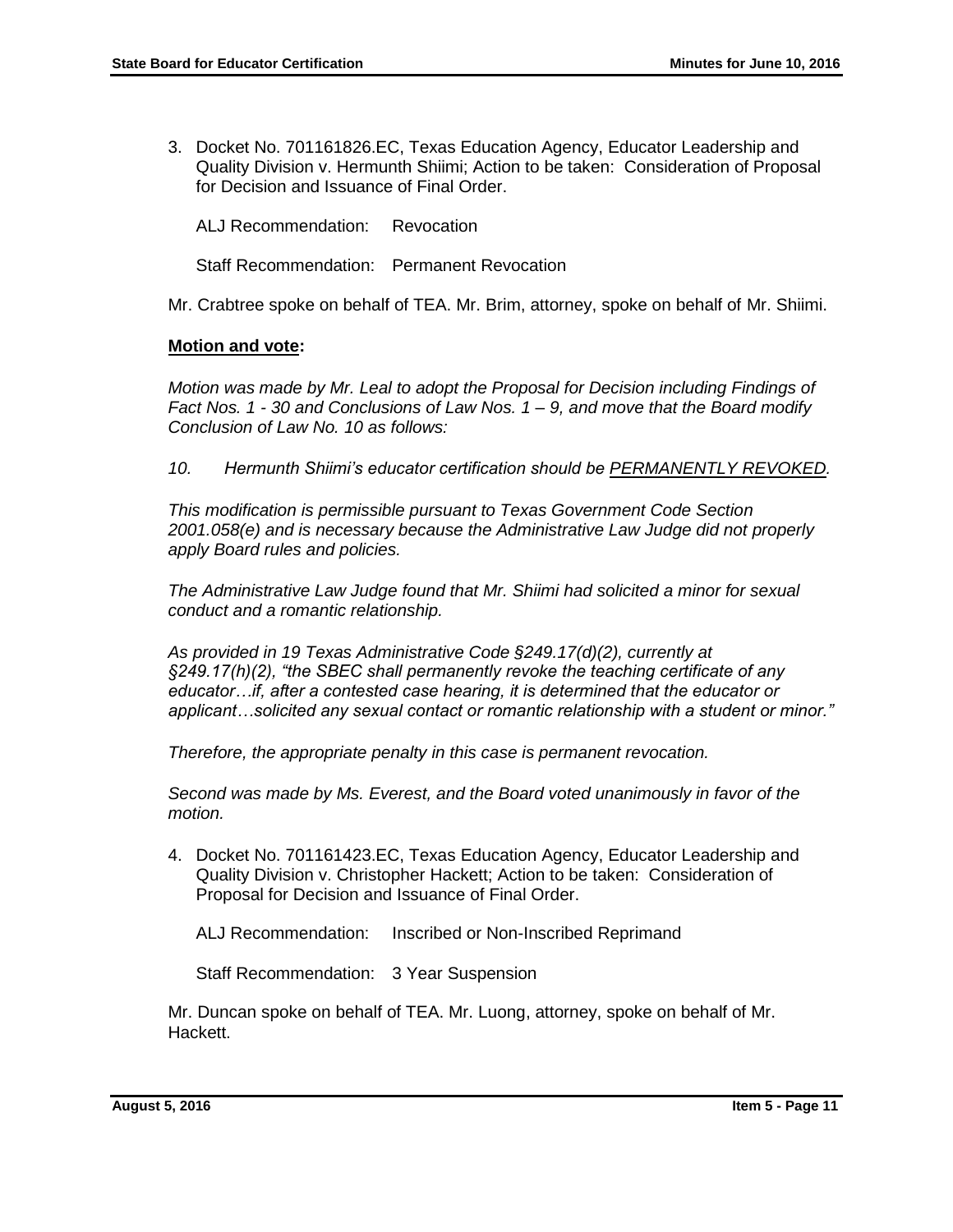#### **Motion and vote:**

*Motion was made by Ms. Druesedow to adopt the Proposal for Decision including Findings of Fact Nos. 1 - 35 and Conclusions of Law Nos. 1 – 14, and move that the Board modify Conclusion of Law No. 15 as follows:*

*15. Christopher Hackett's educator certification should be SUSPENDED for three (3) years.*

*This modification is permissible pursuant to Texas Government Code Section 2001.058(e) and is necessary because the Administrative Law Judge did not properly apply Board rules and policies.* 

*The Administrative Law Judge determined that Mr. Hackett had pled guilty to felony theft, received three years deferred adjudication, and was subject to sanction by the SBEC because his actions violated SBEC rules and the Educators' Code of Ethics.* 

*Under 19 Texas Administrative Code 249.17(e), the sanction for a contested case involving a felony is no less than suspension for a period equal to the term of deferred adjudication but beginning from the date of the final board decision.* 

*Because teachers hold a unique position of public trust with almost unparalleled access to the hearts and minds of impressionable students, the conduct of an educator must be held to the highest standard.* 

*Due to the seriousness of Mr. Hackett's felony-level crime, Mr. Hackett's educator certificate should be suspended for three years.*

*Second was made by Mr. Leal, and the Board voted unanimously in favor of the motion.*

Mr. Leal left at 3:42 p.m.

5. Docket No. 701162304.EC, Texas Education Agency, Educator Leadership and Quality Division v. Cody Dickson; Action to be taken: Consideration of Proposal for Decision and Issuance of Final Order.

ALJ Recommendation: Revocation

Staff Recommendation: Permanent Revocation

Mr. Duncan spoke on behalf of TEA.

#### **Motion and vote:**

*Motion was made by Mr. Allard to adopt the Proposal for Decision including Findings of Fact Nos. 1 - 9 and Conclusions of Law Nos. 1 - 9, and move that the Board modify Conclusion of Law No. 10 as follows:*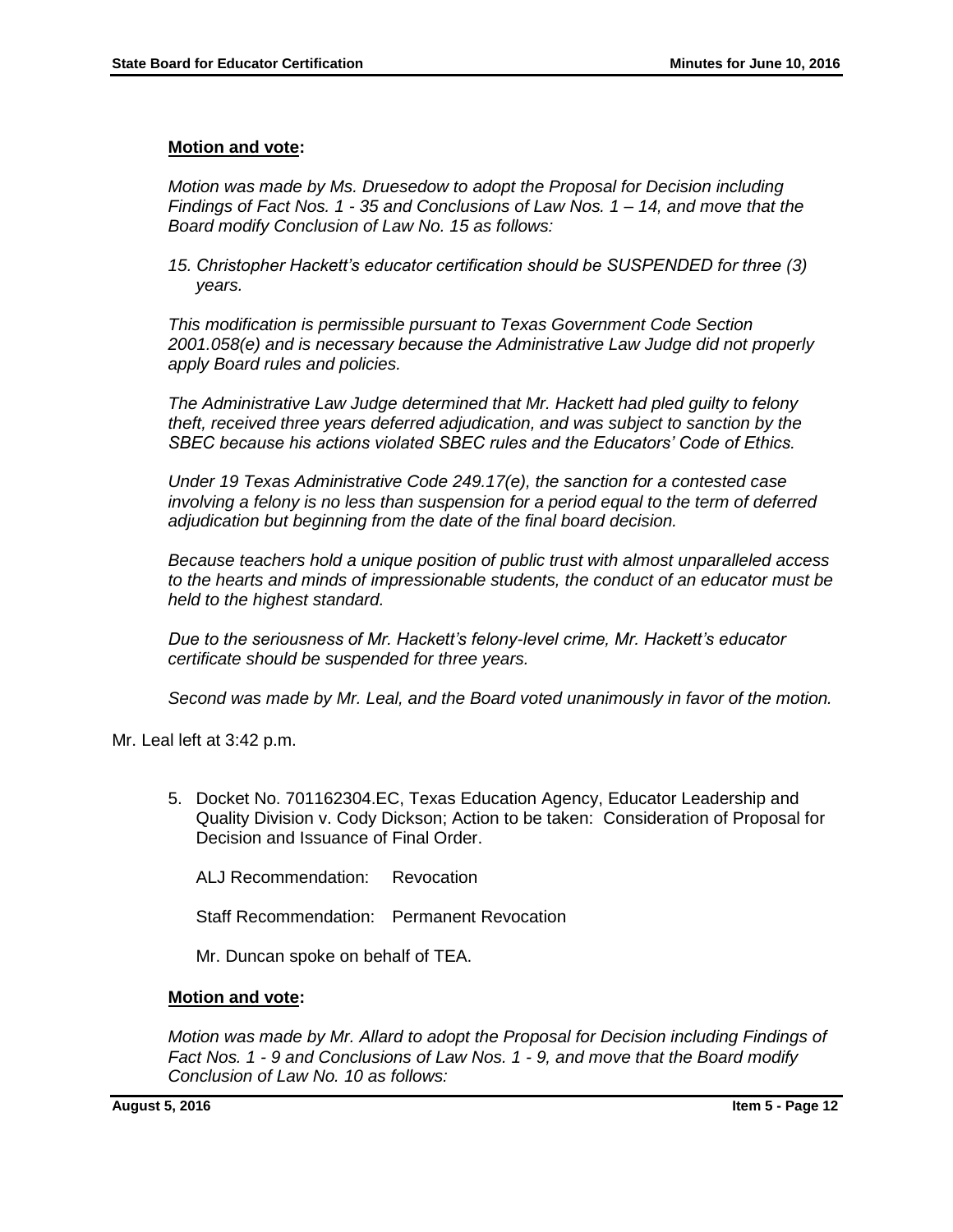*10. Cody Dickson's educator certification should be PERMANENTLY REVOKED.*

*This modification is permissible pursuant to Texas Government Code Section 2001.058(e) and is necessary because the Administrative Law Judge did not properly apply Board rules and policies.* 

*As provided in 19 Texas Administrative Code §249.17(d), currently at §249.17(h), the SBEC shall permanently revoke the certificate of an educator who has solicited or engaged in a romantic or sexual relationship with a student or minor.*

*The Administrative Law Judge found that Mr. Dickson had "solicited and engaged in a romantic relationship with the minor student" in Finding of Fact 7, and that Mr. Dickson had violated the SBEC rules and the Educators' Code of Ethics in Conclusions of Law 7- 9.* 

*Due to these determinations by the Administrative Law Judge, the appropriate penalty is permanent revocation, in keeping with the requirements of 19 Texas Administrative Code §249.17(h).* 

*Second was made by Ms. McCall, and the Board voted unanimously in favor of the motion.*

#### **II. Motions for Rehearing**

None.

#### **C. Court Cases**

For information. No action taken.

#### **I. District Court Cases**

- 1. Barry Ryan Davis v. Texas Education Agency, Educator Certification and Standards Division; Cause No. D-1-GN-12-003413, In the 201<sup>st</sup> District Court of Travis County, Texas.
- 2. Leo Joseph Tran v. Texas Education Agency, Educator Certification and Standards Division; Cause No. D-1-GN-16-001802, In the 126<sup>th</sup> District Court of Travis County, Texas.

#### **II. Appellate Cases**

- 1. State Board for Educator Certification v. Robert D. Lange; Cause No. 03 12 00453 CV, In the Court of Appeals, Third Judicial District, Austin, Texas.
- 2. State Board for Educator Certification v. Erasmo Montalvo; Cause No. 16-0106, In the Supreme Court for the State of Texas.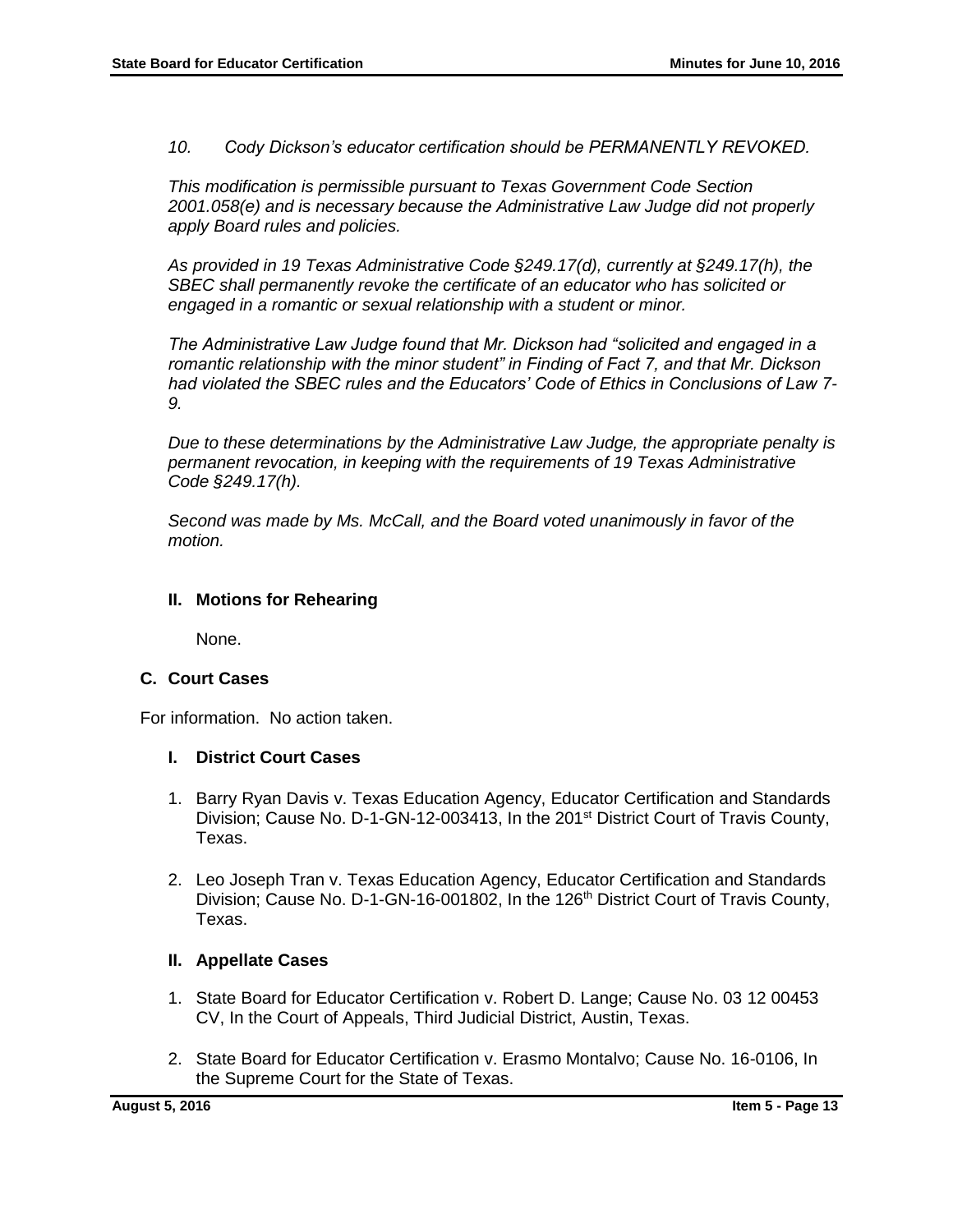## **16. Discussion of Proposed Amendments to 19 TAC Chapter 228, Requirements for Educator Preparation Programs**

Dr. Miller presented this item to the Board. This item provided the SBEC the opportunity to discuss possible amendments to the rules as the result of recent legislative changes, SBEC input, stakeholder input, and input received from staff at TEA.

Public comment was provided by: Dr. Robert Spina of Lamar University, Dr. Jill Marshall of UTeach, Dr. Christina Ellis of Sam Houston State University, Dr. Diann Huber of iteachTEXAS, Dr. Lawrence Abraham of UTeach Natural Sciences, Dr. Rae Queen of ACT San Antonio, Dr. Debra Price of Sam Houston State University, Dr. Sandra Stewart of Sam Houston State University, Gilbert Gomez of South Texas Transitions to Teaching, John-Peter Lund of Texas Teachers, and Dr. Elizabeth Ward of Texas Wesleyan University. Written comments were provided by Eliza Saenz of Lamar University, Cynthia Cummings of Lamar University, and Dr. Beth Malach of UT Austin.

No action taken.

**17. Discussion of Proposed Revisions to 19 TAC Chapter 230, Professional Educator Preparation and Certification, Subchapter A, General Provisions; Subchapter B, General Certification Requirements; Subchapter D, Types and Classes of Certificates Issued; Subchapter E, Educational Aide Certificate; Subchapter F, Permits; Subchapter G, Certificate Issuance Procedures; and Subchapter H, Texas Educator Certificates Based on Certification and College Credentials from Other States or Territories of the United States**

Ms. Cook presented this item to the Board. This item provided the SBEC the opportunity to discuss proposed revisions to the rules as the result of SBEC board input, stakeholder input, and input received from staff at TEA. Chapter 230 serves as a foundation for the practices and procedures related to educator preparation and certification.

Public comment was provided by Kate Kuhlmann of ATPE. Written comments were provided by Dr. Jill Marshall of UTeach and Dr. Christina Ellis of Sam Houston State University.

No action taken.

## **18. Discussion of Proposed Revisions to 19 TAC Chapter 231, Requirements for Public School Personnel Assignments, Subchapter D, Electives, Disciplinary Courses, Local Credit Courses, and Innovative Courses, Grades 6-12 Assignments, Subchapter E, Grades 9-12 Assignments, and Subchapter F, Special Education-Related Services Personnel Assignments**

Ms. Cook presented this item to the Board. This item provided the SBEC the opportunity to discuss the proposed revisions to the rules that would identify the appropriate credential for placement in a particular teaching assignment, incorporate courses approved by the State Board of Education (SBOE), and provide guidance to districts regarding best practices for hiring and placement of educators since the federal requirements for highly qualified and No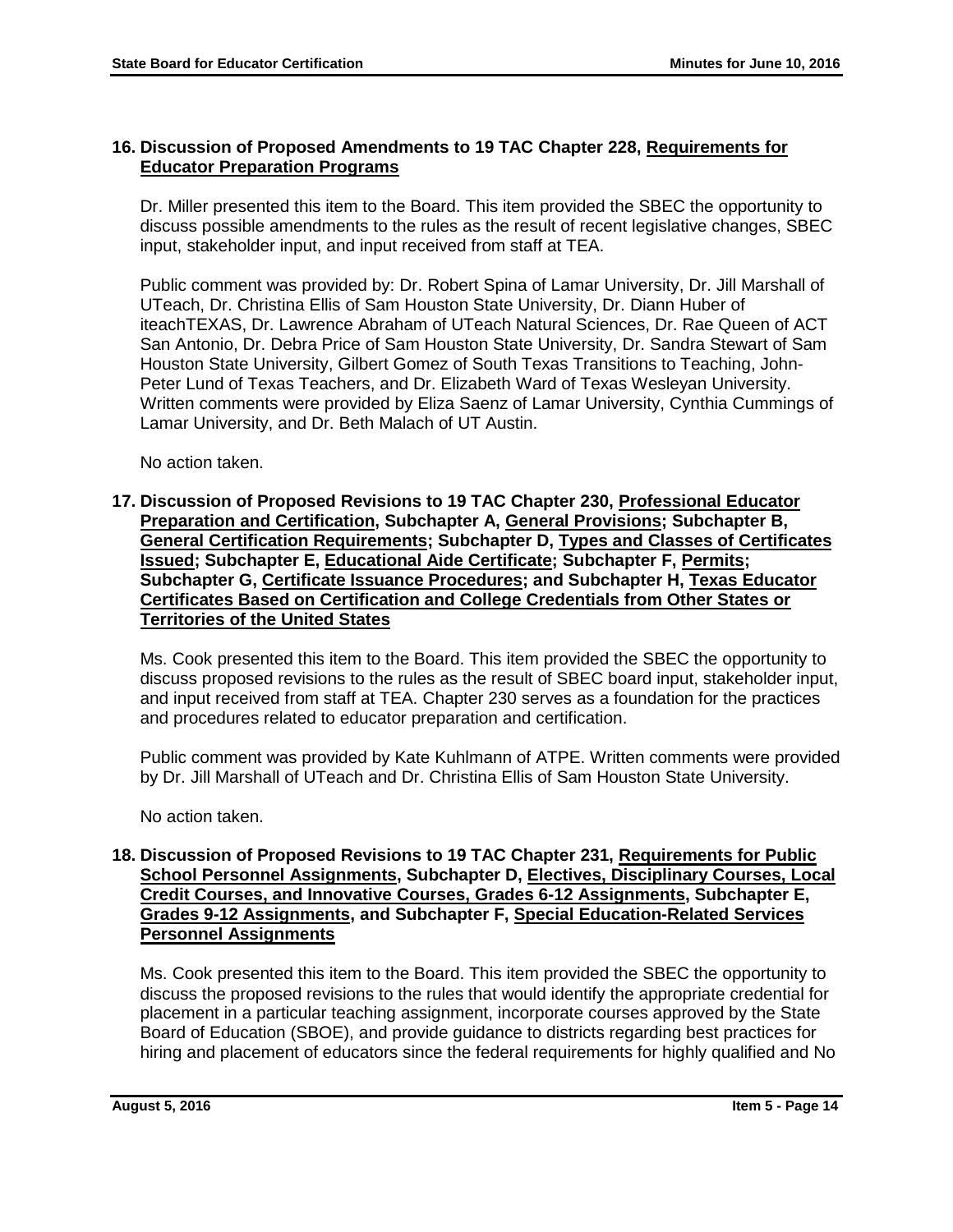Child Left Behind are no longer in place for classroom teaching assignments effective with the 2016-17 school year.

No action taken.

## **19. Discussion of Proposed Amendments to 19 TAC Chapter 233, Categories of Classroom Teaching Certificates**

Ms. Cook presented this item to the Board. This item provided the SBEC the opportunity to discuss proposed amendments that would update the list of courses eligible to be taught with these certificates, identify any additional requirements to obtain certification, and establish a new Dance: Grades 6-12 certificate.

No action taken.

## **20. Discussion of Proposed Amendments to 19 TAC Chapter 247, Educators' Code of Ethics**

Ms. Moriaty presented this item to the Board. This item provided the SBEC the opportunity to discuss proposed amendments that would implement the Every Student Succeeds Act (ESSA) and would make it a violation of the Educators' Code of Ethics for an educator to be intoxicated on school property or during school activities when students are present.

No action taken.

## **21. Discussion of Proposed Amendments to 19 TAC Chapter 249, Disciplinary Proceedings, Sanctions, and Contested Cases, Subchapter B, Enforcement Actions and Guidelines, §249.14, Complaint, Required Reporting, and Investigation; Investigative Notice; Filing of Petition; and §249.17, Decision-Making Guidelines**

Ms. Moriaty presented this item to the Board. This item provided the SBEC the opportunity to discuss proposed amendments that would align the rule on superintendent reporting to SBEC with changes to the Texas Education Code (TEC), §21.006, as a result of House Bill (HB) 1783, 84th Texas Legislature, Regular Session, 2015. The proposed amendment to §249.14(h) would include inappropriate communications with a student and inappropriate educator-student relationships and boundaries to the behaviors by an educator toward students that qualify as "Priority 1" conduct for purposes of investigation priority, investigative notices, and sanction authority. The proposed amendment to 19 TAC §249.17 would create a mandatory minimum sanction for an educator who tests positive for, possesses, or is under the influence of drugs or alcohol on campus and would require permanent revocation for educators who abuse students without justification.

Public comment was provided by Julie Leahy of Texas Classroom Teachers Association.

No action taken.

Dr. Simpson left at 5:46 p.m.